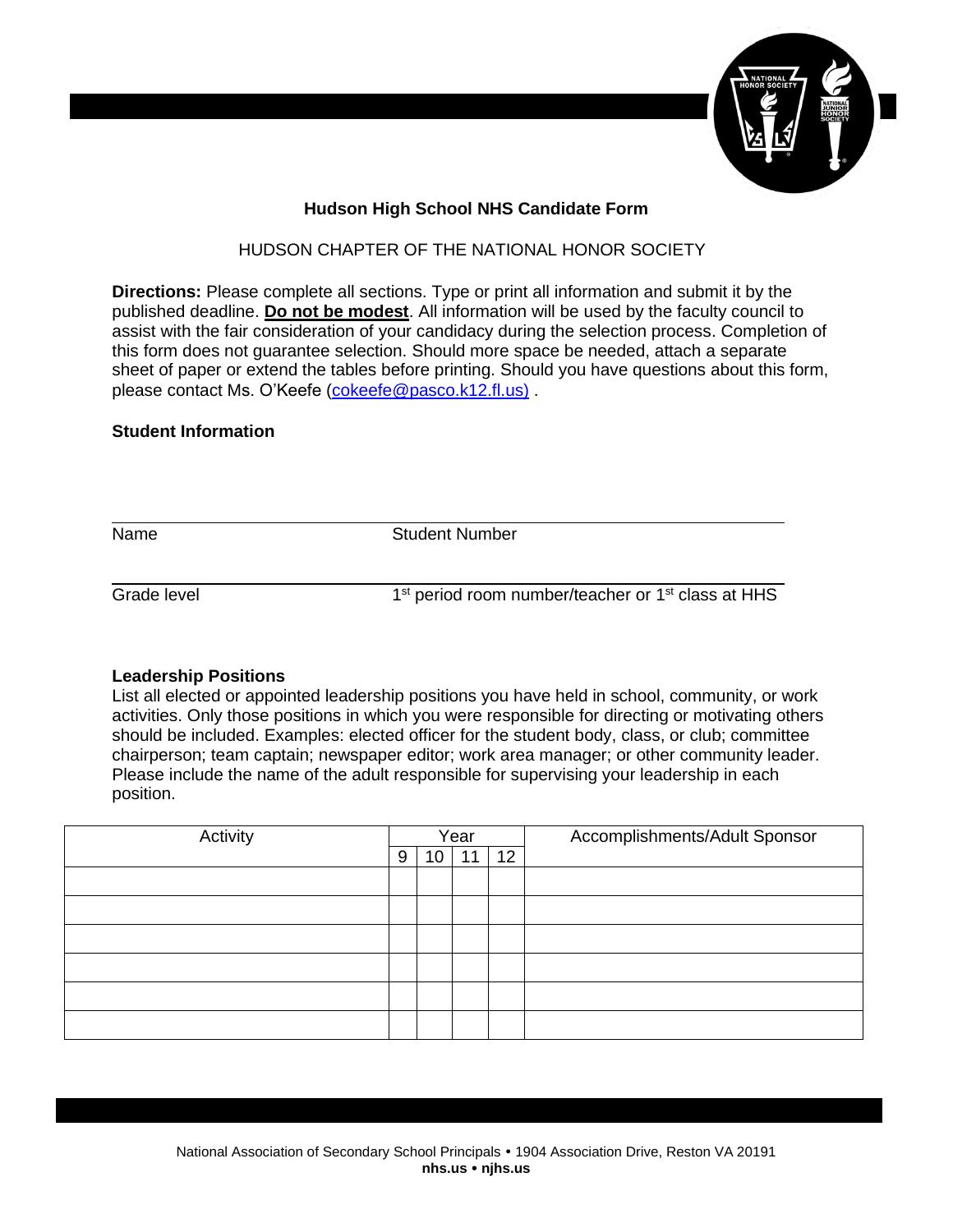

## **Service Activities**

List service activities in which you have participated. These can be individual or group service projects done either in or out of school. Generally speaking, service activities are those that are done for or on behalf of others (not including immediate family members) for which no compensation (monetary or other) has been given. Please ask an adult supervisor who can verify your participation in each activity to sign on the appropriate line, and also list the estimated number of hours you invested while performing this service.

| Activity | Year    |    |                |                 | <b>Adult Sponsor</b> |
|----------|---------|----|----------------|-----------------|----------------------|
|          | O<br>×. | 10 | 4 <sub>4</sub> | 12 <sub>1</sub> |                      |
|          |         |    |                |                 |                      |
|          |         |    |                |                 |                      |
|          |         |    |                |                 |                      |

### **Other Student Activities**

List all other school-based activities (*not* noted above) in which you have participated in school. Include clubs, teams, musical groups, etc., and any significant accomplishments in each.

| Activity | Year |    |   |    | <b>Adult Sponsor</b> |
|----------|------|----|---|----|----------------------|
|          | Q    | 10 | И | 12 |                      |
|          |      |    |   |    |                      |
|          |      |    |   |    |                      |
|          |      |    |   |    |                      |

# **Other Community Activities**

List other community activities in which you have participated and note any major accomplishment in each. These should be any activities outside of school in which you participated for the betterment of your community. For example, religious groups, clubs sponsored outside the school, Boy or Girl Scouts, community art endeavors, etc. Do not repeat participation already listed above. Please include the name of the adult supervisor of each activity.

| Activity | Year |    |  |    | <b>Adult Sponsor</b> |
|----------|------|----|--|----|----------------------|
|          | 9    | 10 |  | 12 |                      |
|          |      |    |  |    |                      |
|          |      |    |  |    |                      |
|          |      |    |  |    |                      |
|          |      |    |  |    |                      |